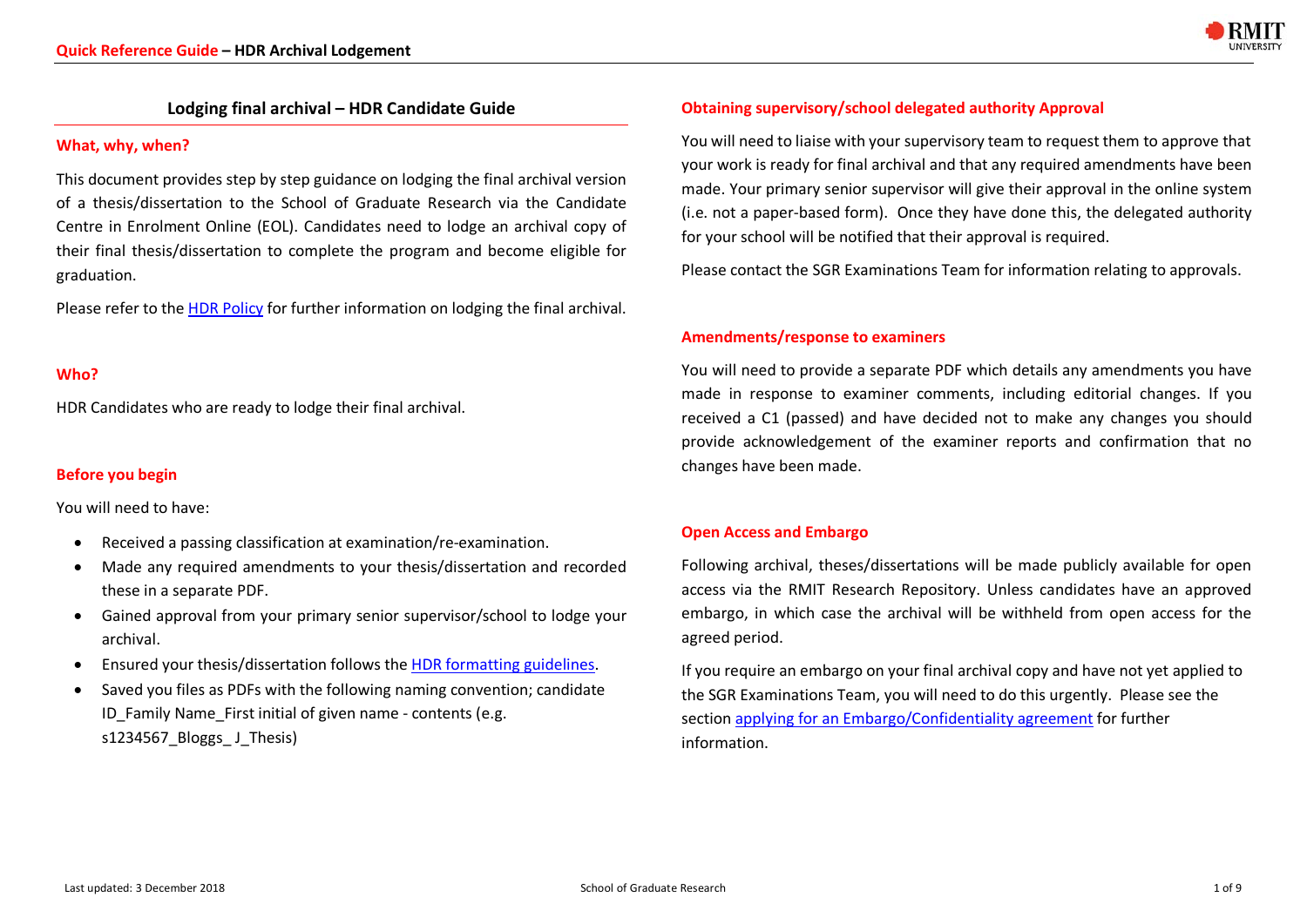

# **Copyright/Privacy**

If your final archival contains any copyrighted material which needs to be removed, then you will need to upload two copies of your thesis/dissertation. One with the images removed to uploaded to the Research Repository for Open Access and a full version, containing all images/material which will be kept on file.

# **Lodging your archival**

When you are ready to lodge your final archival sign in to EOL and from the Candidate Centre go to the **Submission and Lodgement** tab.

Once you have been given supervisor and school approval to lodge your final archival, a new archival row will appear in the submission/lodgement grid on the submission and lodgement page.

NOTE: If the archival row is not visible – this means that your primary senior supervisor and/or delegated authority have not yet given their approval in the system – please ask your supervisor, school or the SGR Examination Team for assistance.

# **EOL – Candidate Centre – Submission and Lodgement**

|                                            | Candidate summary                     |                                                                                                     | Submission and lodgement                                                                                                                                                                                                                                          |
|--------------------------------------------|---------------------------------------|-----------------------------------------------------------------------------------------------------|-------------------------------------------------------------------------------------------------------------------------------------------------------------------------------------------------------------------------------------------------------------------|
| Archival lodgement                         |                                       |                                                                                                     |                                                                                                                                                                                                                                                                   |
|                                            | <b>Archival lodgement eligibility</b> |                                                                                                     |                                                                                                                                                                                                                                                                   |
|                                            |                                       | To lodge your archival thesis/dissertation you must have met the following requirements:            |                                                                                                                                                                                                                                                                   |
|                                            |                                       |                                                                                                     |                                                                                                                                                                                                                                                                   |
|                                            |                                       |                                                                                                     |                                                                                                                                                                                                                                                                   |
|                                            |                                       | · received a passing examination classification (i.e. C1, C2 or Pass) for your thesis/dissertation. | - obtained approval from your Primary supervisor ( Joe Jones ) and School to lodge your archival thesis/dissertation.                                                                                                                                             |
| SGR Examinations Team<br>Tel: 03 9925 8356 | Email: sgr.examinations@mit.edu.au    |                                                                                                     | If you are considering lodging your archival thesis/dissertation without Primary Supervisor and/or School approval or require an extension to<br>lodge your archival thesis/dissertation, please contact the School of Graduate Research (SGR) Examinations Team. |
| Submission Nbr                             | Type                                  | Title                                                                                               |                                                                                                                                                                                                                                                                   |
| з                                          | Archival                              | Emotional Desire                                                                                    | New                                                                                                                                                                                                                                                               |
| $\overline{a}$                             | Re-examination                        | Emotional Desire                                                                                    | Approved                                                                                                                                                                                                                                                          |

To begin your archival lodgement, click on the **New** button. Once you have started a submission this status will change to **Draft**.

NOTE: Previous submissions will only appear if they were submitted through the candidate centre (submissions received via the old system, Equella, will not appear here). The re-submission row will only appear if you underwent a re-examination and submitted via the candidate centre.

# **Page 1 – Archival Lodgement requirements**

This page provides details of lodgement requirements for archival. Please confirm you have read and understand all requirements and that your archival copy and additional documents align with the specified formatting requirements.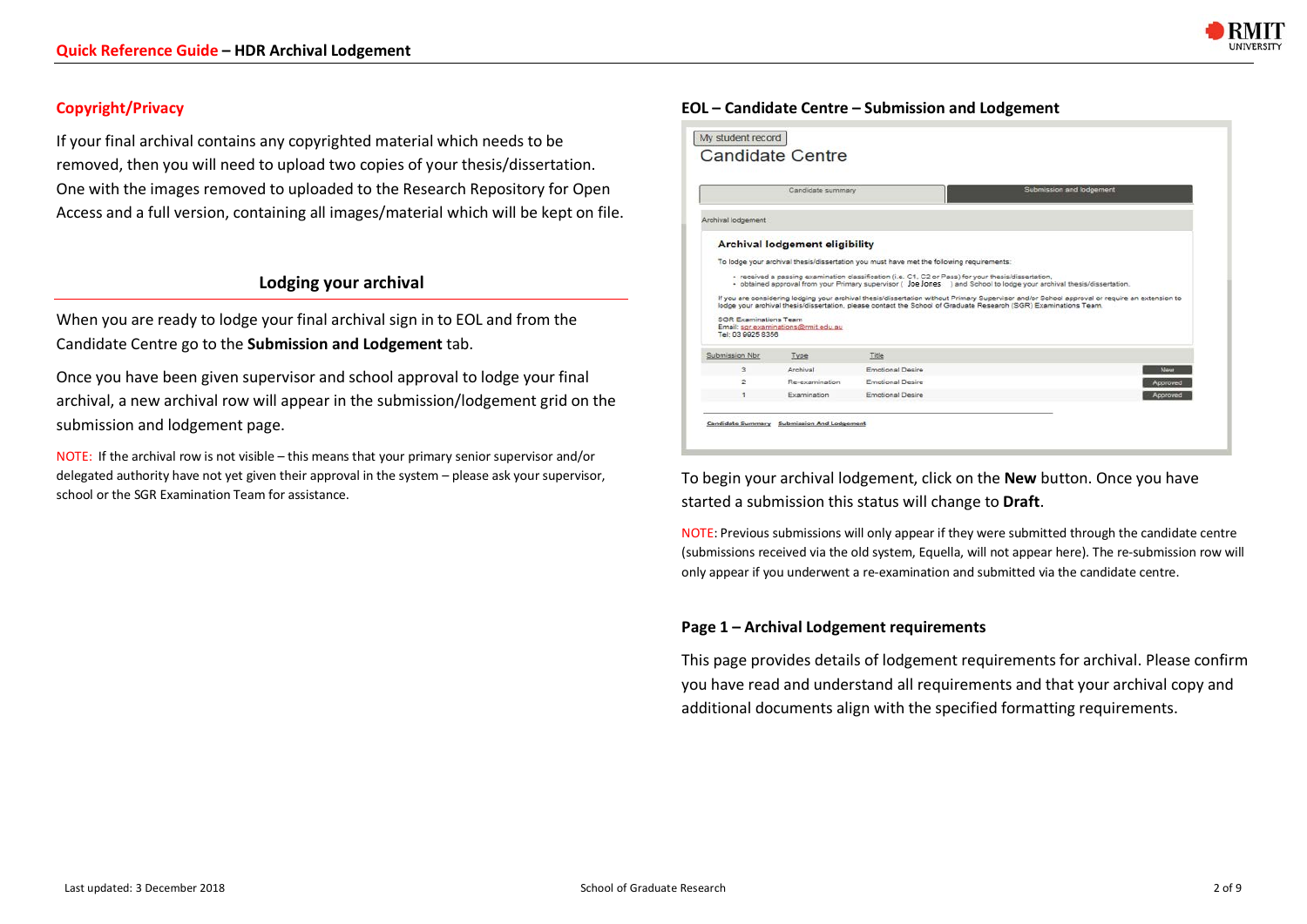

| <b>Archival lodgement requirements</b>                                                                                                                                                                                                                                                                                                                        | <b>Candidate Centre</b>                                                                                                                                                                                                                                                                    |                                                                 |
|---------------------------------------------------------------------------------------------------------------------------------------------------------------------------------------------------------------------------------------------------------------------------------------------------------------------------------------------------------------|--------------------------------------------------------------------------------------------------------------------------------------------------------------------------------------------------------------------------------------------------------------------------------------------|-----------------------------------------------------------------|
| For archival lodgement you will need to upload at least two documents:                                                                                                                                                                                                                                                                                        |                                                                                                                                                                                                                                                                                            |                                                                 |
| 1. your thesis/dissertation and,<br>2. list of thesis/dissertation amendments in response to the examiner's comments.                                                                                                                                                                                                                                         | Candidate summary                                                                                                                                                                                                                                                                          | Submission and lodgement                                        |
| The thesis/dissertation must contain the following, in the order outlined below:                                                                                                                                                                                                                                                                              |                                                                                                                                                                                                                                                                                            |                                                                 |
| · a RMIT branded cover page on the first page, as detailed in the Formatting section of Submitting for examination:<br>· a declaration by the candidate, as detailed in the Formatting section of Submitting for examination:<br>· acknowledgements, if any;                                                                                                  | Submission 3 > Requirements > Archival Lodgement                                                                                                                                                                                                                                           |                                                                 |
| · a table of the contents and, where applicable, lists of diagrams, tables, images, etc., contained therein;<br>· a summary (abstract) of the research in no more than 1,000 words;<br>· the main text of the thesis/dissertation;<br>· and a list of references conforming to a recognised international standard appropriate to the discipline.             | * What does your archival lodgement consist of?                                                                                                                                                                                                                                            | <b>SGR Examinations Team</b><br>E: sor.examinations@rmit.edu.au |
| The thesis/dissertation shall be in English and must contain clearly readable font (no smaller than ten point). Figures, tables,                                                                                                                                                                                                                              | Thesis/dissertation                                                                                                                                                                                                                                                                        | T: 03 9925 8356                                                 |
| images, etc. must carry a number, a caption and be placed as close to the relevant text as possible. Usually they should be<br>either immediately after or opposite the text.                                                                                                                                                                                 | □<br>Media files (e.g. film, music)                                                                                                                                                                                                                                                        |                                                                 |
| The pages of the thesis/dissertation from the (a) title page to (d) table of contents must be numbered in Roman numerals, then<br>commencing with the first page of the (e) summary (abstract) Arabic numerals must be used.                                                                                                                                  | □<br>Other, please specify (below)                                                                                                                                                                                                                                                         |                                                                 |
| Please note that it is compulsory for all HDR candidates to upload their archival thesis/dissertation to the RMIT<br>Research Repository. Unless you have an approved embargo, your work will then be made publicly available in the<br>repository.                                                                                                           |                                                                                                                                                                                                                                                                                            |                                                                 |
| It is important that you check your thesis/dissertation for any material that is subject to copyright (i.e. images,<br>diagrams, maps and other previously published material). If your archival contains any material subject to copyright and<br>you do not have permission to publish it publicly, please upload two versions of your thesis/dissertation: |                                                                                                                                                                                                                                                                                            |                                                                 |
| 1. a complete version for long term preservation by the university (with copyrighted material)<br>2. a second version prepared for open access availability via the Research Repository.                                                                                                                                                                      | <b>Archival upload</b>                                                                                                                                                                                                                                                                     |                                                                 |
| In the second version, all copyrighted works (where copyright is not owned by you or where permission was not obtained from<br>the copyright owner for open access availability) need to be removed.                                                                                                                                                          | Please upload your archival thesis/dissertation and list of amendments as PDF files, as well as any other files required for your<br>archival lodgement.                                                                                                                                   |                                                                 |
| Materials that may risk/breach the privacy of yourself (as the author), your subjects' and anyone else mentioned in<br>your archival (e.g. home addresses, student numbers, signatures, personal phone numbers or email addresses) must<br>also be removed.                                                                                                   | If your thesis/dissertation contains copyrighted material, please upload two versions (one complete version for long term<br>preservation and another for open access without the copyrighted material). For more information please refer to the Archival<br>Lodgement Requirements page. |                                                                 |
| For more information please refer to RMIT's copyright guide or contact RMIT's Copyright Officer. You can also speak to your<br>Lisison Librarian if you have any questions in regard to privacy or copyrighted material.                                                                                                                                      | Please ensure your files are named according to the following format:                                                                                                                                                                                                                      |                                                                 |
| Your list of thesis/dissertation amendments should state how you have revised your thesis/dissertation in response to the<br>examiner's comments and the page reference where these revisions were made. If no amendments are required, please<br>upload a document reflecting this.                                                                          | Family name description of file contents                                                                                                                                                                                                                                                   |                                                                 |
| If you have any questions, please contact the SGR Examinations Team.                                                                                                                                                                                                                                                                                          | e.g. Bloggs_thesis_preservation<br>Bloggs_thesis_openaccess                                                                                                                                                                                                                                |                                                                 |
| <b>SGR Examinations Team</b>                                                                                                                                                                                                                                                                                                                                  | Bloggs_amendments                                                                                                                                                                                                                                                                          |                                                                 |
| Email: sgr.examinations@rmit.edu.au<br>Tel: 03 9925 8356                                                                                                                                                                                                                                                                                                      | Attached File                                                                                                                                                                                                                                                                              | Last Update Date/Time                                           |
| I have read and abided by RMIT's archival lodgement requirements.                                                                                                                                                                                                                                                                                             | <b>C</b> Add file                                                                                                                                                                                                                                                                          |                                                                 |
| Previous<br>Cancel<br>Save<br><b>Next</b>                                                                                                                                                                                                                                                                                                                     | When uploading individual files that exceed 400 MB, you may experience difficulties as this page times out after 10 minutes.                                                                                                                                                               |                                                                 |
|                                                                                                                                                                                                                                                                                                                                                               | If this occurs please contact the SGR Examinations Team to arrange for the file(s) to be received by alternative means.                                                                                                                                                                    |                                                                 |
| Candidate Summary Submission And Lodgement                                                                                                                                                                                                                                                                                                                    |                                                                                                                                                                                                                                                                                            |                                                                 |

Note: each page will autosave when you click on '**Previous**', '**Next**' or '**Cancel**'.

# **Page 2 – Archival upload**

This page is where you will provide information relating to your archival and upload files. Any files which form a part of your final archival should be uploaded here.

**File Upload**

previously detailed.

You need to upload a PDF of your final archival thesis/dissertation and a separate PDF which details any amendments/your response to examiner comments. Please make sure that your thesis/dissertation abides by the formatting requirements as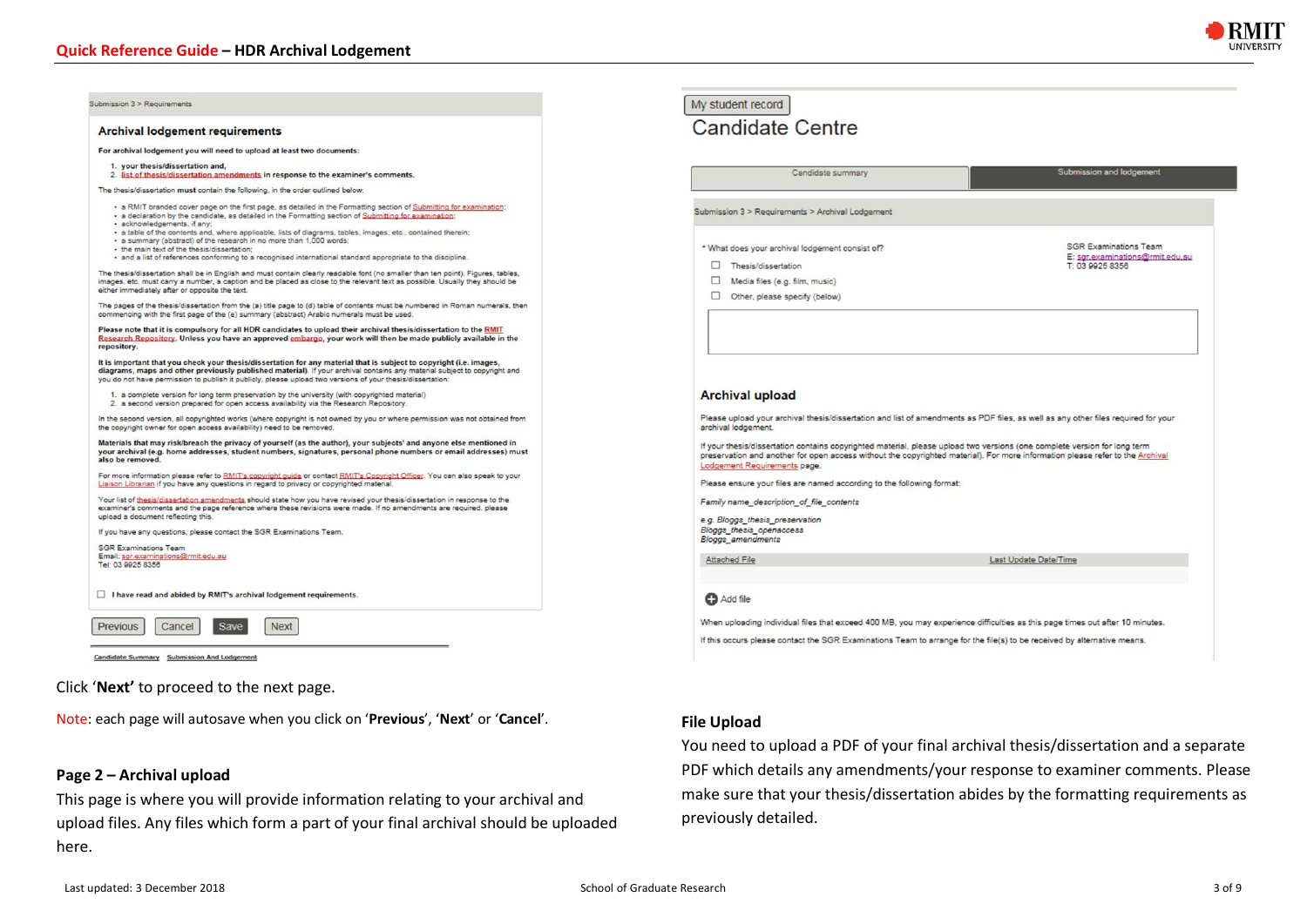

Please use the naming convention – student ID\_Family name\_First initial of given name\_contents (e.g. s1234567\_Bloggs\_J\_Thesis).

#### **Archival upload**

Please upload your archival thesis/dissertation and list of amendments as PDF files, as well as any other files required for your archival lodgement

If your thesis/dissertation contains copyrighted material, please upload two versions (one complete version for long term in your measurement of the content of the copyrighted material). For more information please refer to the Archival preservation and another for open access without the copyrighted material). For more information please ref Lodgement Requirements page.

Please ensure your files are named according to the following format:

Family name description of file contents

e.g. Bloggs thesis preservation **Bloggs** thesis openaccess Bloggs amendments

| <b>Description</b> | <b>Attached File</b>                                           | Last Update Date/Time                                   |
|--------------------|----------------------------------------------------------------|---------------------------------------------------------|
| Student upload 1   | CR003320_-_Testamur_Issue_-_SU<br>View<br>P <sub>1</sub> , DOC | $\overline{\phantom{0}}$<br>26/11/2018 4:21:40PM        |
| Staff <sub>2</sub> | Student<br>PaginationIssueFi<br>View<br>xed30Jun1.pdf          | $\hspace{0.1cm}-\hspace{0.1cm}$<br>26/11/2018 4:26:42PM |
| <b>C</b> Add file  |                                                                |                                                         |

When uploading individual files that exceed 400 MB, you may experience difficulties as this page times out after 10 minutes.

If this occurs please contact the SGR Examinations Team to arrange for the file(s) to be received by alternative means

To add a new file, click on '**Add file'**, then '**browse**' to locate the file and then '**open**' to upload. You can amend the file description and view the files after they have been uploaded.

Note: If your file is larger than 400 MB you may have difficulty uploading, if this happens please contact the SGR Examinations Team who will guide you in how to transfer your files via an alternative method.

#### **Abstract**

Please copy the abstract from your thesis/dissertation, it should be no more than 1000 words and should summarise your research. Your abstract will appear with your record on the Research Repository.

# **Alternative Email**

Once you have completed the program your student email will be disabled. Please provide an alternative email address where you may be contacted.

|            | * Please provide an alternative email address |  |
|------------|-----------------------------------------------|--|
| Email type | * Email address                               |  |
| Personal   | Joe.Bloggs@gmail.com                          |  |

#### **Keywords**

Please provide at least 5 keywords which will be used for searching in the Research Repository. You can add and remove key words by clicking '**Add keywords**' and the '**minus**' button respectively.

| * Please enter 5 keywords or more         |   |
|-------------------------------------------|---|
| Keyword                                   |   |
| 1<br>Add keyword                          | - |
| Previous<br>Cancel<br>Save<br><b>Next</b> |   |

Candidate Summary Submission And Lodgement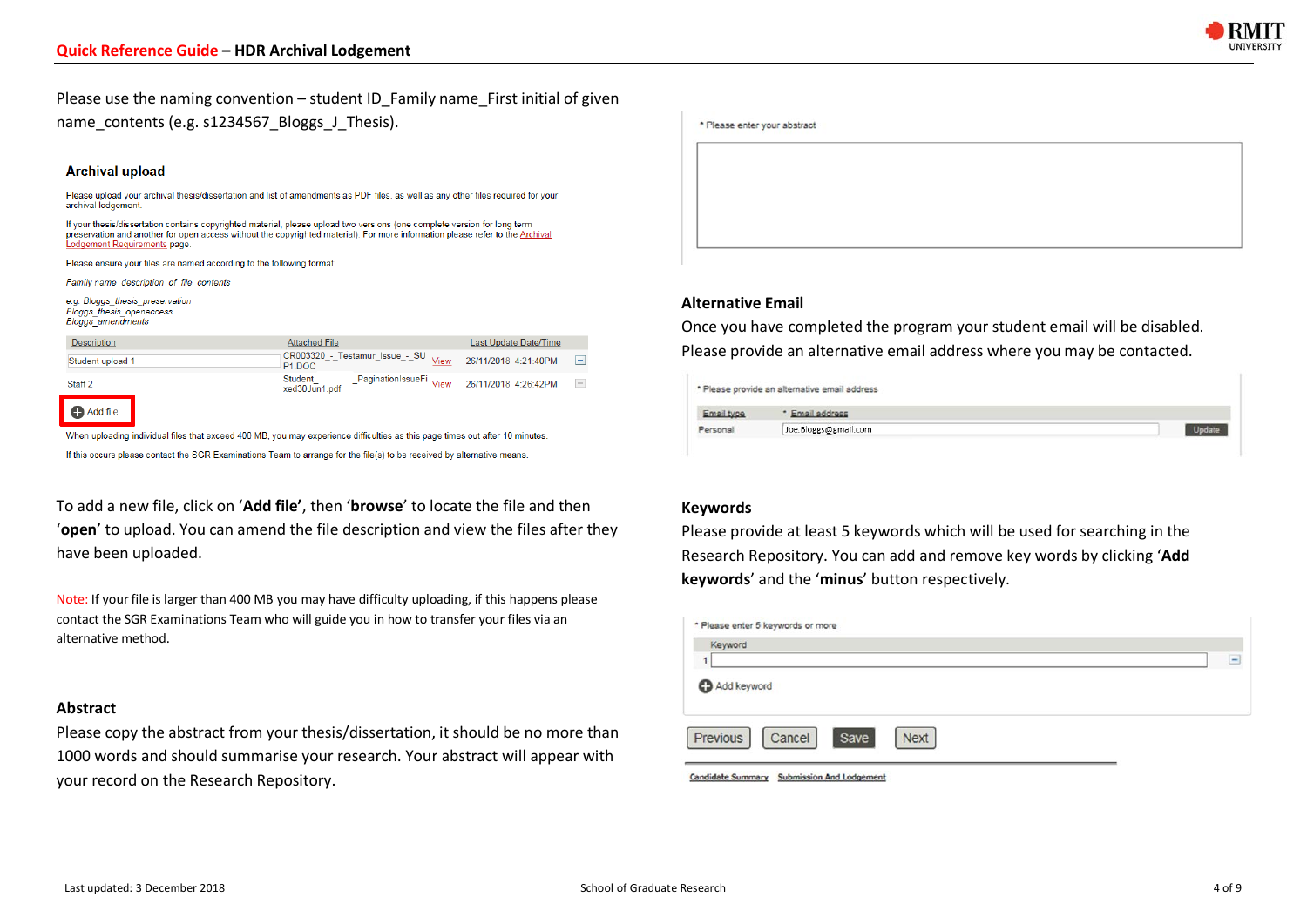

Once entered please click '**Next'** to proceed to the next page.

Note: You must upload a least one file and complete all mandatory sections to proceed to the next page.

## **Page 3 – Embargo**

If you have an approved Embargo, this section will already be completed.

| Submission and lodgement<br>Candidate summary |  |
|-----------------------------------------------|--|
|-----------------------------------------------|--|

Candidate Summary Submission And Lodgement

If you do not require an Embargo, please select '**No'**.

If you still need to apply for an Embargo please select the **Yes, I require an**  embargo' option, and lodge an Embargo request with the SGR Examinations Team as soon as possible.

|         | Candidate summary                                               | Submission and lodgement |
|---------|-----------------------------------------------------------------|--------------------------|
|         | Submission 3 > Requirements > Archival Lodgement > Embargo      |                          |
|         | * Do you require an embargo and/or a confidentiality agreement? |                          |
| $\circ$ | No                                                              |                          |
| $\circ$ | Yes, I require an embargo                                       |                          |
| $\circ$ | Yes, I require a confidentiality agreement                      |                          |
| $\circ$ | Yes, I require an embargo and confidentiality agreement         |                          |
|         | If yes, please lodge an embargo/confidentiality request.        |                          |

Please refer to the Embargo/confidentiality agreement section of the website for further information.

Once you have selected the appropriate option, click '**Next'** to proceed.

#### **Page 5 – Review**

Here you can review your responses and attachments. Please make sure all sections have been completed accurately and the correct files have been uploaded. If needed please go back and amend your responses/files using the '**Previous'** button.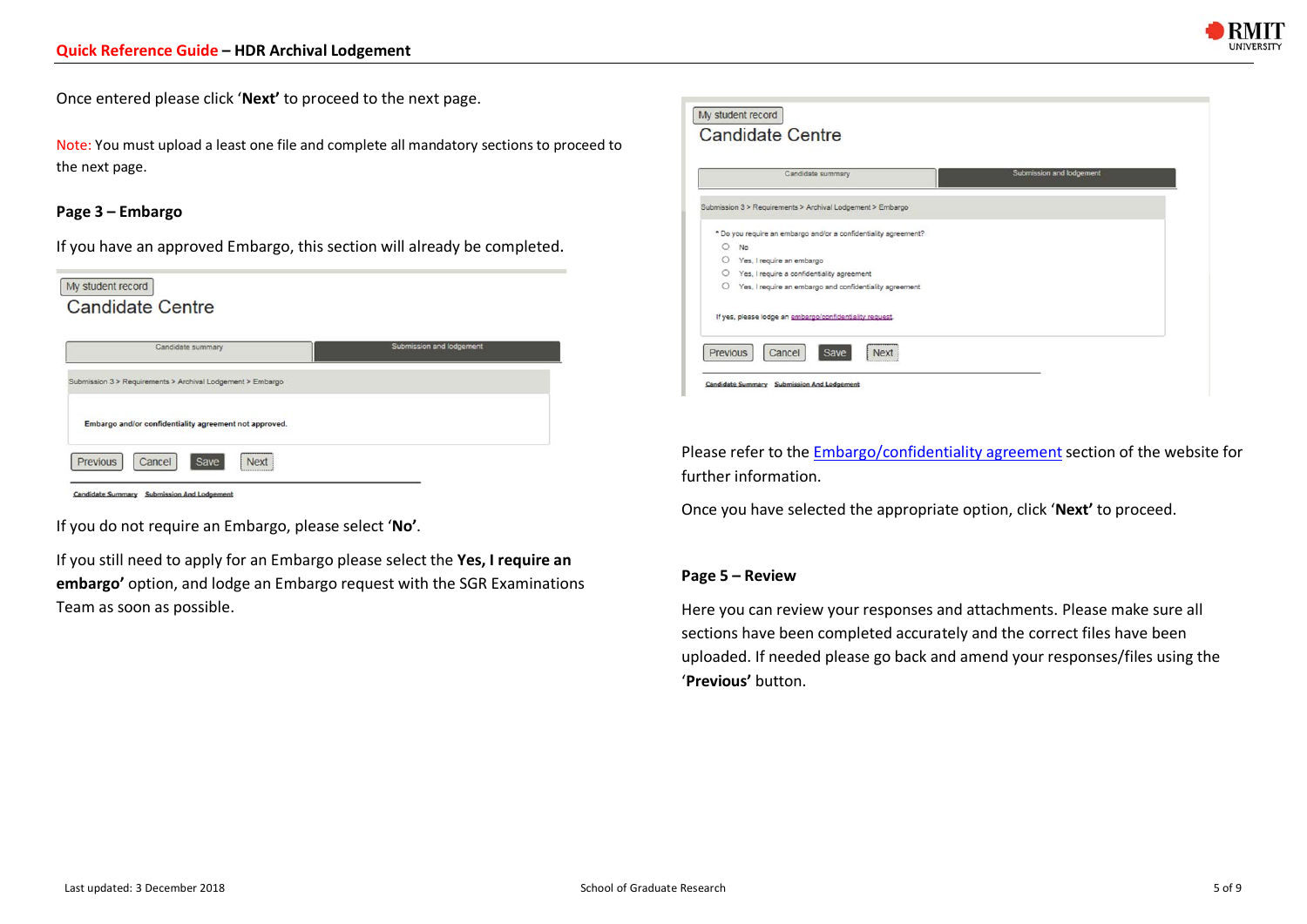

|                                                                                                                                                                                                                                                                                                                                               | Candidate summary                                                   |                                                                                                                       | Submission and lodgement                             | Page 6 - Decl                                                                                                                                   |
|-----------------------------------------------------------------------------------------------------------------------------------------------------------------------------------------------------------------------------------------------------------------------------------------------------------------------------------------------|---------------------------------------------------------------------|-----------------------------------------------------------------------------------------------------------------------|------------------------------------------------------|-------------------------------------------------------------------------------------------------------------------------------------------------|
|                                                                                                                                                                                                                                                                                                                                               | Submission 3 > Requirements > Archival Lodgement > Embargo > Review |                                                                                                                       |                                                      | Please read a                                                                                                                                   |
| <b>Review</b>                                                                                                                                                                                                                                                                                                                                 |                                                                     |                                                                                                                       |                                                      | My student reco                                                                                                                                 |
|                                                                                                                                                                                                                                                                                                                                               |                                                                     | Before submitting your thesis / dissertation to SGR, please double check your answers and uploaded files are correct. |                                                      | Candida                                                                                                                                         |
|                                                                                                                                                                                                                                                                                                                                               | * What does your archival lodgement consist of?                     |                                                                                                                       |                                                      |                                                                                                                                                 |
| Thesis/dissertation<br>$\checkmark$                                                                                                                                                                                                                                                                                                           |                                                                     |                                                                                                                       |                                                      |                                                                                                                                                 |
| o.                                                                                                                                                                                                                                                                                                                                            | Media files (e.g. film, music)                                      |                                                                                                                       |                                                      |                                                                                                                                                 |
| $\begin{picture}(20,20) \put(0,0){\line(1,0){0.5}} \put(15,0){\line(1,0){0.5}} \put(15,0){\line(1,0){0.5}} \put(15,0){\line(1,0){0.5}} \put(15,0){\line(1,0){0.5}} \put(15,0){\line(1,0){0.5}} \put(15,0){\line(1,0){0.5}} \put(15,0){\line(1,0){0.5}} \put(15,0){\line(1,0){0.5}} \put(15,0){\line(1,0){0.5}} \put(15,0){\line(1,0){0.5}} \$ | Other, please specify (below)                                       |                                                                                                                       |                                                      | Submission 3 > Requ                                                                                                                             |
|                                                                                                                                                                                                                                                                                                                                               |                                                                     |                                                                                                                       |                                                      | <b>Declaration</b>                                                                                                                              |
|                                                                                                                                                                                                                                                                                                                                               |                                                                     |                                                                                                                       |                                                      | - I certify that<br>- I certify that                                                                                                            |
| <b>Submission 3</b>                                                                                                                                                                                                                                                                                                                           |                                                                     |                                                                                                                       |                                                      | been subm<br>thesis/disse<br>approved re<br>Australian (<br>- Where any                                                                         |
| Description                                                                                                                                                                                                                                                                                                                                   |                                                                     | Attached File                                                                                                         | Last Update Date/Time                                | Institute of<br>- I hereby gra                                                                                                                  |
| Student upload 1<br>Staff <sub>2</sub>                                                                                                                                                                                                                                                                                                        |                                                                     | CR003320 - Testamur Issue - SUP1.DOC<br>Student \$1234567, PaginationIssueFixed30Jun1.pdf View                        | 26/11/2018 4:21:40PM<br>View<br>26/11/2018 4:26:42PM | thesis or di<br>ownership<br>(such as ar<br>- I certify that<br>Policy, and<br>addresses.                                                       |
| * Please enter your abstract<br>This is a test. Abstract@!@                                                                                                                                                                                                                                                                                   |                                                                     |                                                                                                                       |                                                      | that RMIT v<br>Repository.<br>- I warrant th<br>according t<br>- I give expre<br>deemed ne<br>- I certify the<br>liability, incl<br>declaration |
|                                                                                                                                                                                                                                                                                                                                               |                                                                     |                                                                                                                       |                                                      | I acknowledg                                                                                                                                    |
|                                                                                                                                                                                                                                                                                                                                               | * Please provide an alternative email address                       |                                                                                                                       |                                                      | <b>Previous</b>                                                                                                                                 |
| Email type                                                                                                                                                                                                                                                                                                                                    | Email address                                                       |                                                                                                                       |                                                      |                                                                                                                                                 |

Once you are happy with the details please click '**Next'** to proceed to the Declaration page.

# **Page 6 – Declaration page**

and confirm your agreement to the declaration.

|                    | Candidate summary                                                                                                                                                                                                                                                                                                                                                                                                                                                                                                                                                                                                        | Submission and lodgement                                                                                                                                                                                                                                                                                                                                                                                                                                                                                                                                                                                                                                                                                                                                                                                                                                                                                                                                                                                                                                                                                                                                                                                                                                                                                                                                                                                                                                                                                                                                                                                                                                                                                                                                                                                                                                                                                                                                                                                                                                                                                                                                          |
|--------------------|--------------------------------------------------------------------------------------------------------------------------------------------------------------------------------------------------------------------------------------------------------------------------------------------------------------------------------------------------------------------------------------------------------------------------------------------------------------------------------------------------------------------------------------------------------------------------------------------------------------------------|-------------------------------------------------------------------------------------------------------------------------------------------------------------------------------------------------------------------------------------------------------------------------------------------------------------------------------------------------------------------------------------------------------------------------------------------------------------------------------------------------------------------------------------------------------------------------------------------------------------------------------------------------------------------------------------------------------------------------------------------------------------------------------------------------------------------------------------------------------------------------------------------------------------------------------------------------------------------------------------------------------------------------------------------------------------------------------------------------------------------------------------------------------------------------------------------------------------------------------------------------------------------------------------------------------------------------------------------------------------------------------------------------------------------------------------------------------------------------------------------------------------------------------------------------------------------------------------------------------------------------------------------------------------------------------------------------------------------------------------------------------------------------------------------------------------------------------------------------------------------------------------------------------------------------------------------------------------------------------------------------------------------------------------------------------------------------------------------------------------------------------------------------------------------|
|                    | Submission 3 > Requirements > Archival Lodgement > Embargo > Review > Declaration                                                                                                                                                                                                                                                                                                                                                                                                                                                                                                                                        |                                                                                                                                                                                                                                                                                                                                                                                                                                                                                                                                                                                                                                                                                                                                                                                                                                                                                                                                                                                                                                                                                                                                                                                                                                                                                                                                                                                                                                                                                                                                                                                                                                                                                                                                                                                                                                                                                                                                                                                                                                                                                                                                                                   |
| <b>Declaration</b> |                                                                                                                                                                                                                                                                                                                                                                                                                                                                                                                                                                                                                          |                                                                                                                                                                                                                                                                                                                                                                                                                                                                                                                                                                                                                                                                                                                                                                                                                                                                                                                                                                                                                                                                                                                                                                                                                                                                                                                                                                                                                                                                                                                                                                                                                                                                                                                                                                                                                                                                                                                                                                                                                                                                                                                                                                   |
| Repository.        | - I certify that this is my thesis/dissertation as approved by the University for the award of the degree.<br>Australian Code for the Responsible Conduct of Research 2018 have been followed.<br>Institute of Professional Editors Ltd Guidelines for editing research theses.<br>(such as articles or books) all or part of this thesis or dissertation.<br>according to the copyright licence I have granted RMIT University.<br>deemed necessary by RMIT University in its sole discretion, for the purpose of detecting plagiarism.<br>I acknowledge that I have read, abided and agree with the declaration above. | · I certify that except where due acknowledgement has been made, the work is that of the author alone; the work has not<br>been submitted previously, in whole or in part, to qualify for any other academic award; the content of the<br>thesis/dissertation is the result of work which has been carried out since the official commencement date of the<br>approved research program; any editorial work, paid or unpaid, carried out by a third party is acknowledged; and, the<br>· Where any professional proof-reader/editor has been used in producing this thesis/dissertation I have complied with the<br>- I hereby grant to RMIT University or its agents the right to archive and to reproduce and communicate to the public my<br>thesis or dissertation in whole or in part in the University libraries in all forms of media, now or hereafter known. I retain<br>ownership of copyright and all other proprietary rights, such as patent rights. I also retain the right to use in future works<br>- I certify that my thesis/dissertation contains no material which infringes the RMIT Privacy and Information Management<br>Policy, and the Privacy and Data Protection Act 2014 (Vic). Materials include but are not limited to signatures, home<br>addresses, phone numbers, email address or contact details of any other person(s). Where applicable, I acknowledge<br>that RMIT will display my personal information in my thesis/dissertation in the freely accessible RMIT Research<br>- I warrant that the thesis/dissertation and use thereof does not infringe the intellectual property rights of any person<br>- I give express permission to RMIT University to reproduce, communicate, compare and archive this work, to the extent<br>- I certify the accuracy and completeness of this declaration and agree to indemnify RMIT University against any loss or<br>liability, including liability to any third party, which may be incurred by RMIT University as a result of its reliance upon this<br>declaration where such loss or liability results from the inaccuracy or incompleteness of any part of this declaration. |

Submission And Lodgement

To send your lodgement to SGR for processing click on '**Submit'**.

A confirmation that your archival lodgement has been sent to SGR for approval will appear on the next page.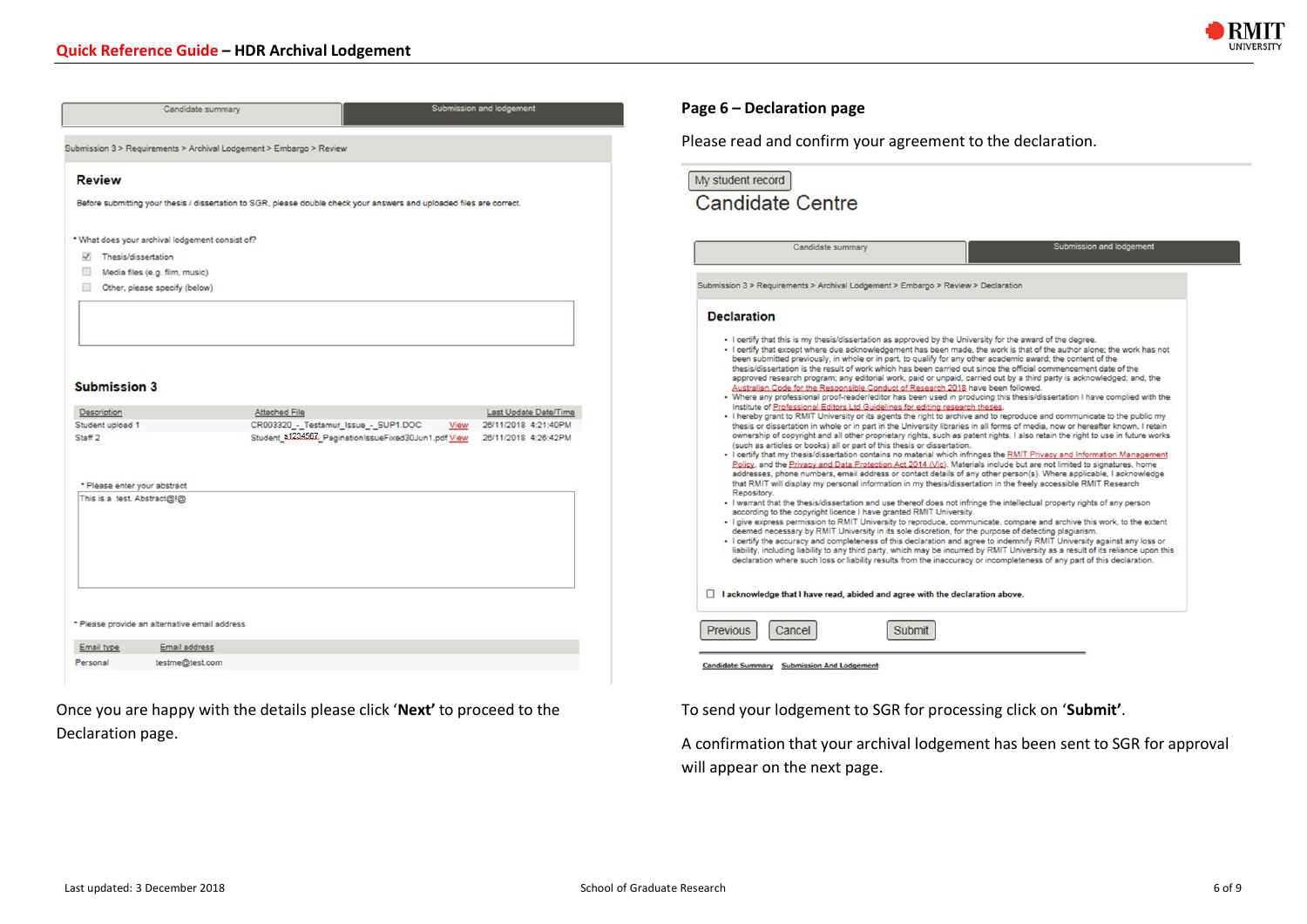

### **Confirmation**

| My student record |                                                                                   |                                                                                                                                                                                                                                                    |
|-------------------|-----------------------------------------------------------------------------------|----------------------------------------------------------------------------------------------------------------------------------------------------------------------------------------------------------------------------------------------------|
|                   | <b>Candidate Centre</b>                                                           |                                                                                                                                                                                                                                                    |
|                   |                                                                                   |                                                                                                                                                                                                                                                    |
|                   | Candidate summary                                                                 | <b>Submission and lodgement</b>                                                                                                                                                                                                                    |
|                   |                                                                                   |                                                                                                                                                                                                                                                    |
|                   | <b>Confirmation</b>                                                               |                                                                                                                                                                                                                                                    |
|                   | Candidate ID:<br>Submission Nbr: 3<br>Date sent to SGR for processing: 03/12/2018 |                                                                                                                                                                                                                                                    |
|                   | archival lodgement has been processed.                                            | Thank you. Your archival lodgement has been sent to the School of Graduate Research for approval. Please be aware it may<br>take approximately three days to process your archival lodgement for approval. You will be notified by email once your |
|                   | OК                                                                                |                                                                                                                                                                                                                                                    |
|                   | <b>Candidate Summary</b> Submission And Lodgement                                 |                                                                                                                                                                                                                                                    |

NOTE: When you have clicked '**Submit'** and received confirmation, the status of the archival row in the Submission and lodgement grid will change to **Pending**. This means that your archival is currently with the School of Graduate Research for processing and approval.

Once your archival has been approved by the ADVC, RT&D the status on the submission grid will update to **Approved** and you will be notified of your course completion and eligibility to graduate.

# **Error Messages**

# When trying to proceed to the next page

| Candidate summary                                                                                                                                                                                                                                                                                                                                                                                                                                                                                                                                                                                                                                               | Submission and lodgement                           |
|-----------------------------------------------------------------------------------------------------------------------------------------------------------------------------------------------------------------------------------------------------------------------------------------------------------------------------------------------------------------------------------------------------------------------------------------------------------------------------------------------------------------------------------------------------------------------------------------------------------------------------------------------------------------|----------------------------------------------------|
| Submission 3 > Requirements > Archival Lodgement                                                                                                                                                                                                                                                                                                                                                                                                                                                                                                                                                                                                                |                                                    |
| * What does your archival lodgement consist of?                                                                                                                                                                                                                                                                                                                                                                                                                                                                                                                                                                                                                 | <b>SGR Examinations Team</b>                       |
| 罓<br>Thesis/dissertation                                                                                                                                                                                                                                                                                                                                                                                                                                                                                                                                                                                                                                        | E: sor.examinations@rmit.edu.au<br>T: 03 9925 8356 |
| п<br>Media files (e.g. film, music)                                                                                                                                                                                                                                                                                                                                                                                                                                                                                                                                                                                                                             |                                                    |
| <b>M</b><br>Other, please specify (below)                                                                                                                                                                                                                                                                                                                                                                                                                                                                                                                                                                                                                       |                                                    |
|                                                                                                                                                                                                                                                                                                                                                                                                                                                                                                                                                                                                                                                                 | Must answer all mandatory questions.               |
| <b>Archival upload</b>                                                                                                                                                                                                                                                                                                                                                                                                                                                                                                                                                                                                                                          | OK.                                                |
|                                                                                                                                                                                                                                                                                                                                                                                                                                                                                                                                                                                                                                                                 |                                                    |
|                                                                                                                                                                                                                                                                                                                                                                                                                                                                                                                                                                                                                                                                 |                                                    |
|                                                                                                                                                                                                                                                                                                                                                                                                                                                                                                                                                                                                                                                                 |                                                    |
|                                                                                                                                                                                                                                                                                                                                                                                                                                                                                                                                                                                                                                                                 |                                                    |
|                                                                                                                                                                                                                                                                                                                                                                                                                                                                                                                                                                                                                                                                 |                                                    |
|                                                                                                                                                                                                                                                                                                                                                                                                                                                                                                                                                                                                                                                                 |                                                    |
| Please upload your archival thesis/dissertation and list of amendments as PDF files, as well as any other files required for your<br>archival lodgement.<br>If your thesis/dissertation contains copyrighted material, please upload two versions (one complete version for long term<br>preservation and another for open access without the copyrighted material). For more information please refer to the Archival<br>Lodgement Requirements page.<br>Please ensure your files are named according to the following format:<br>Family name_description_of_file_contents<br>e.g. Bloggs thesis preservation<br>Bloggs_thesis_openaccess<br>Bloggs amendments |                                                    |

This means that you have not answered a mandatory question. Please review the page, the sections that are missing will appear in red.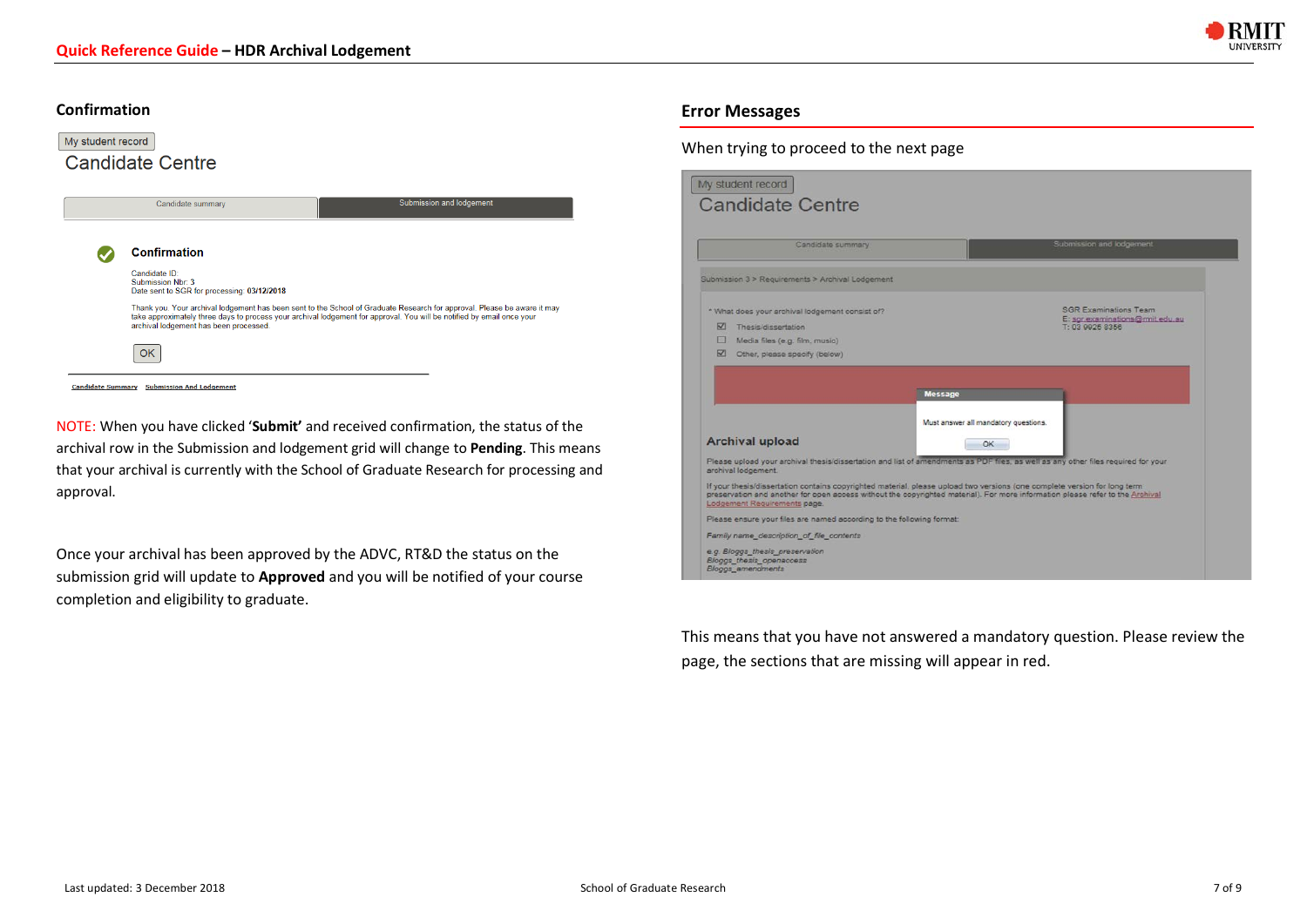

You will need to upload a document to be able to proceed to the next page, if you are unable to upload your thesis/dissertation file please upload a PDF document which states you are having issues uploading your file and that you have contacted the SGR Examinations Team.

| Please upload your archival thesis/dissertation and list of amendments as PDF files, as well as any other files required for your<br>archival lodgement.                                                                                                                                   |                                            |                           |
|--------------------------------------------------------------------------------------------------------------------------------------------------------------------------------------------------------------------------------------------------------------------------------------------|--------------------------------------------|---------------------------|
| If your thesis/dissertation contains copyrighted material, please upload two versions (one complete version for long term<br>preservation and another for open access without the copyrighted material). For more information please refer to the Archival<br>Lodgement Requirements page. |                                            |                           |
| Please ensure your files are named according to the following format:                                                                                                                                                                                                                      |                                            |                           |
|                                                                                                                                                                                                                                                                                            |                                            |                           |
|                                                                                                                                                                                                                                                                                            |                                            |                           |
|                                                                                                                                                                                                                                                                                            |                                            |                           |
| Attached File                                                                                                                                                                                                                                                                              | Last Update Date/Time                      |                           |
|                                                                                                                                                                                                                                                                                            | <b>Message</b>                             |                           |
| <b>CD</b> Add file                                                                                                                                                                                                                                                                         |                                            |                           |
| Family name description of file contents<br>e.g. Bloggs_thesis_preservation<br>Bloggs thesis openaccess<br>Bloggs_amendments<br>When uploading individual files that exceed 400 MB, you                                                                                                    | Must attach at least one file for archival | nes out after 10 minutes. |

# **Issues with uploading files**



If you are trying to upload larger files or a rare file type, then the system may not be able to accept it. If this happens please contact the SGR Examinations Team to arrange for the files to be provided by an alternative means.

### **Deleting uploaded files**

If you accidently upload an incorrect file this can be deleted from the list. Click on the minus button at the end of the row containing the file and then click Ok. This will remove the file from your record, you can then upload the correct file as normal.

#### **Archival upload**

Please upload your archival thesis/dissertation and list of amendments as PDF files, as well as any other files required for your archival lodgement.

If your thesis/dissertation contains copyrighted material, please upload two versions (one complete version for long term preservation and another for open access without the copyrighted material). For more information please refer to the Archival Lodgement Requirements page.

Please ensure your files are named according to the following format:

Family name\_description\_of\_file\_contents

e.g. Bloggs\_thesis\_preservation Bloggs\_thesis\_openaccess

| <b>Description</b> | Attached File                                            | Last Update Date/Time                            |
|--------------------|----------------------------------------------------------|--------------------------------------------------|
| Student upload 1   | CR003320_-_Testamur_Issue_-_SU \tew 26/11/2018 4:21:40PM | $-$                                              |
| Student upload 2   | combination1.btt                                         | g i<br>View 26/11/2018 4:21:40PM                 |
| Staff <sub>2</sub> | Student<br>Hor toud 02hov                                | PaginationIssueFi View 26/11/2018 4:26:42PM<br>œ |

#### **C** Add file

When uploading individual files that exceed 400 MB, you may experience difficulties as this page times out after 10 minutes.

Delete Confirmation If this occurs please contact the S

Delete current/selected rows from this page? The delete will occur when the transaction is saved.

OK Cancel

\* Please enter your abstract